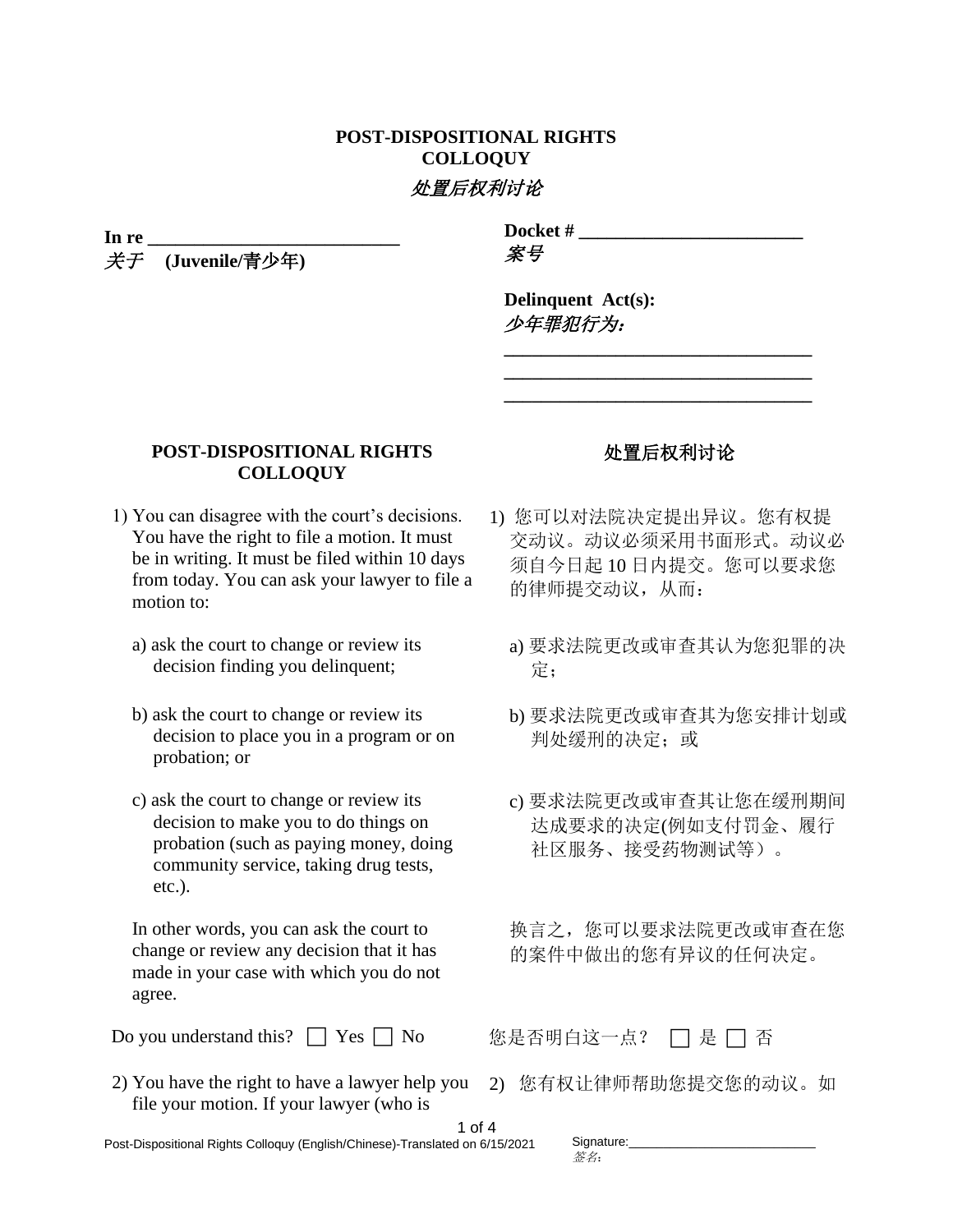helping you today) cannot or will not file the motion for you, the court will appoint a new lawyer to help you.

Do you understand this? □ Yes □ No <br>
%是否明白这一点? □ 是 □ 否

- 3) Here's what could happen if you file a motion:
	- a) the court could disagree with the motion without having a hearing;
	- b) the court could agree with the motion without having a hearing; or
	- c) the court could hold a hearing and then agree or disagree with the motion.
- Do you understand this? □ Yes □ No <br>
© 您是否明白这一点? □ 是 □ 否
- 4) If the court disagrees with your motion, you have the right to ask a higher court to look at your case. The higher court would decide if the juvenile court made any mistakes or abused its responsibility when it disagreed with your motion. This is called taking an appeal.

Do you understand this? □ Yes □ No 您是否明白这一点? □ 是 □ 否

5) You must file your request or appeal in writing. You have 30 days from when the court disagrees with your motion to file it.

Do you understand this? □ Yes □ No <br>
© 您是否明白这一点? □ 是 □ 否

6) You have the right to have a lawyer to help you with your appeal. If your lawyer (who is helping you today) cannot or will not file your appeal for you, the court will appoint a new lawyer to help you.

Do you understand this? □ Yes □ No <br>
© 您是否明白这一点? □ 是 □ 否

果(今天帮助您的)您的律师无法或不会 为您提交动议,法院将指定新的律师来帮 助您。

- 3) 以下是您提交动议后可能出现的情况:
	- a) 法院可对动议表示异议,不举行听证 会;
	- b) 法院可对动议表示同意,不举行听证 会;或
	- c) 法院可举行听证会,之后对动议表示 同意或异议。

4) 如果法院对您的动议表示异议,您有权要 求更高级别的法院审查您的案件。更高级 别的法院可决定青少年法院在对您的动议 表示异议时是否犯下任何错误或滥用其责 任。这被称为上诉。

5) 您必须以书面形式提交您的要求或上诉。 自法院对您的动议表示异议之时起,您有 30 天时间可提交要求或上诉。

6) 您有权让律师帮助您进行上诉。如果 (今天帮助您的)您的律师无法或不会为 您提交上诉,法院将指定新的律师来帮助 您。

| $2$ of 4                                                                     |  |
|------------------------------------------------------------------------------|--|
| Post-Dispositional Rights Colloquy (English/Chinese)-Translated on 6/15/2021 |  |

| Signature: |  |  |
|------------|--|--|
| 签名:        |  |  |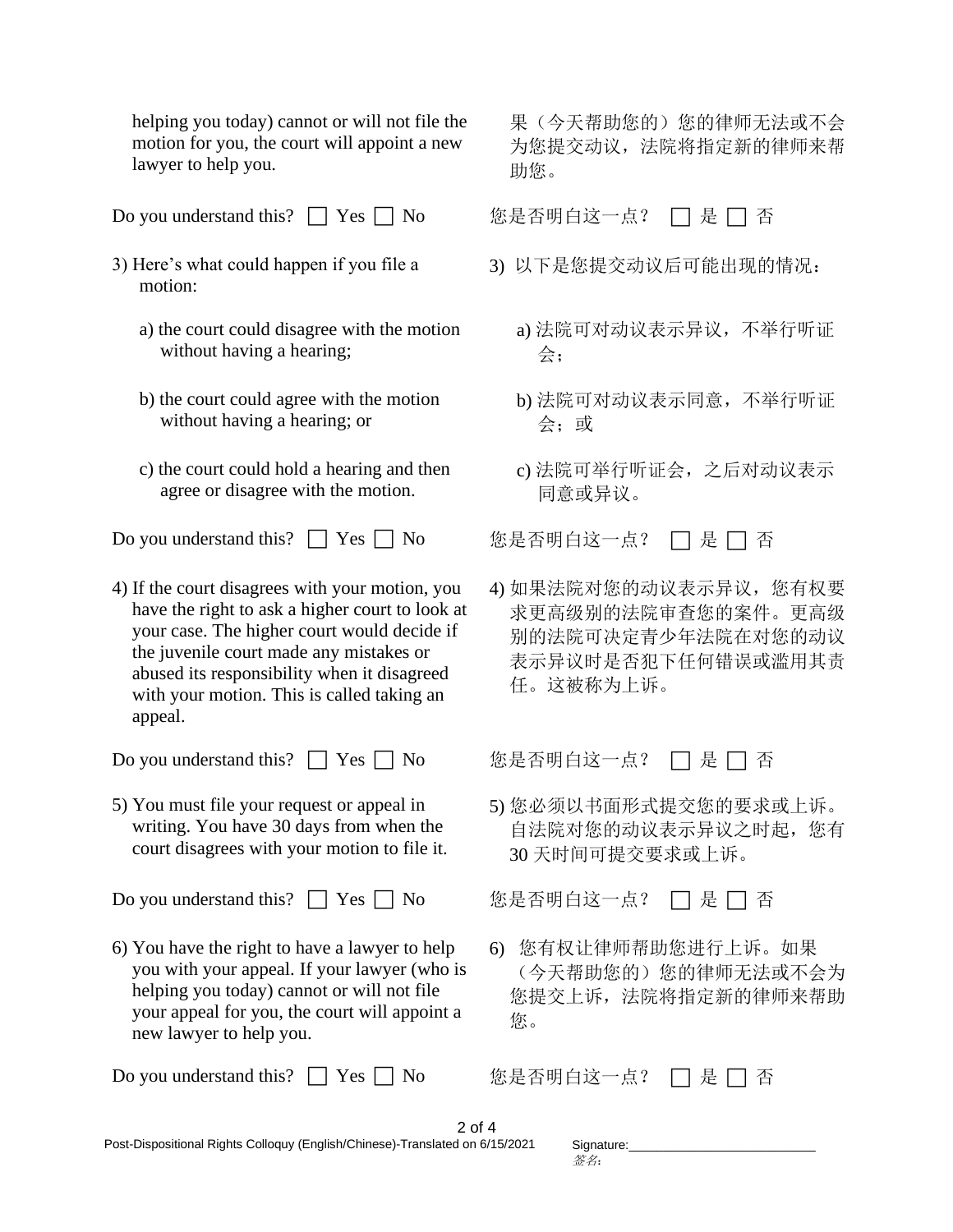7) You may decide that you would like to take an appeal but do not wish to file a motion. This is called taking a direct appeal. In your direct appeal, you may ask the higher court to decide if the juvenile court was right or wrong in finding you guilty (including what the juvenile judge was or was not allowed to hear) or if the juvenile court made any mistakes or abused its responsibility in anything that the court ordered as your consequences.

Do you understand this? □ Yes □ No 您是否明白这一点? □ 是 □ 否

8) If you wish to take a direct appeal (without filing a motion first) you must file your appeal within 30 days from today (or 30 days from the day that the court decides your consequences).

Do you understand this? □ Yes □ No <br>
© 您是否明白这一点? □ 是 □ 否

- 9) If you admitted to any of the charges, you can only ask the higher court to look at the following issues:
	- a) whether your admission was voluntary (you made your own decision to admit to a charge. No one forced you to do this. You understood what you were doing, including the consequences.);
	- b) whether the court was the correct court to hear your case (the court had the authority over your case); or
	- c) whether the court abused its responsibility or made any mistakes in the things that were ordered as your consequences.

Do you understand this? □ Yes □ No <br>
%是否明白这一点? □ 是 □ 否

10) It is important that you remember that you have certain time periods to file a motion or an appeal. These are the time periods:

7) 您可能决定您希望上诉但不愿意提交动 议。这被称为直接上诉。在您的直接上诉 中,您可要求更高级别的法院认定青少年 法院对您的有罪认定(包括青少年法官是 否获准主持听证会)是对或错,或青少年 法院在因为您的案件向您下达的任何命令 中是否犯下任何错误或滥用其责任。

8) 如果您希望进行直接上诉(而不先提交动 议),您必须自今日起 30 日内(或法院 决定您的结果后 30 日内)提交上诉。

- 9) 如果您承认任何指控,您只可要求更高级 别的法院查看下列问题:
	- a) 您是否自愿认罪(您自己决定承认指 控。无人强迫您这么做。您明白自己的 行为,包括后果。);
	- b) 法院是否为适合听审您的案件的法院 (法院有权处理您的案件);或
	- c) 法院在因为您的案件向您下达的任何命 令中是否滥用其责任或犯下任何错误。

10) 您必须记住, 您提交动议或上诉须遵守 一定的时限。相关时限为:

| Signature: |  |  |
|------------|--|--|
| 签名:        |  |  |